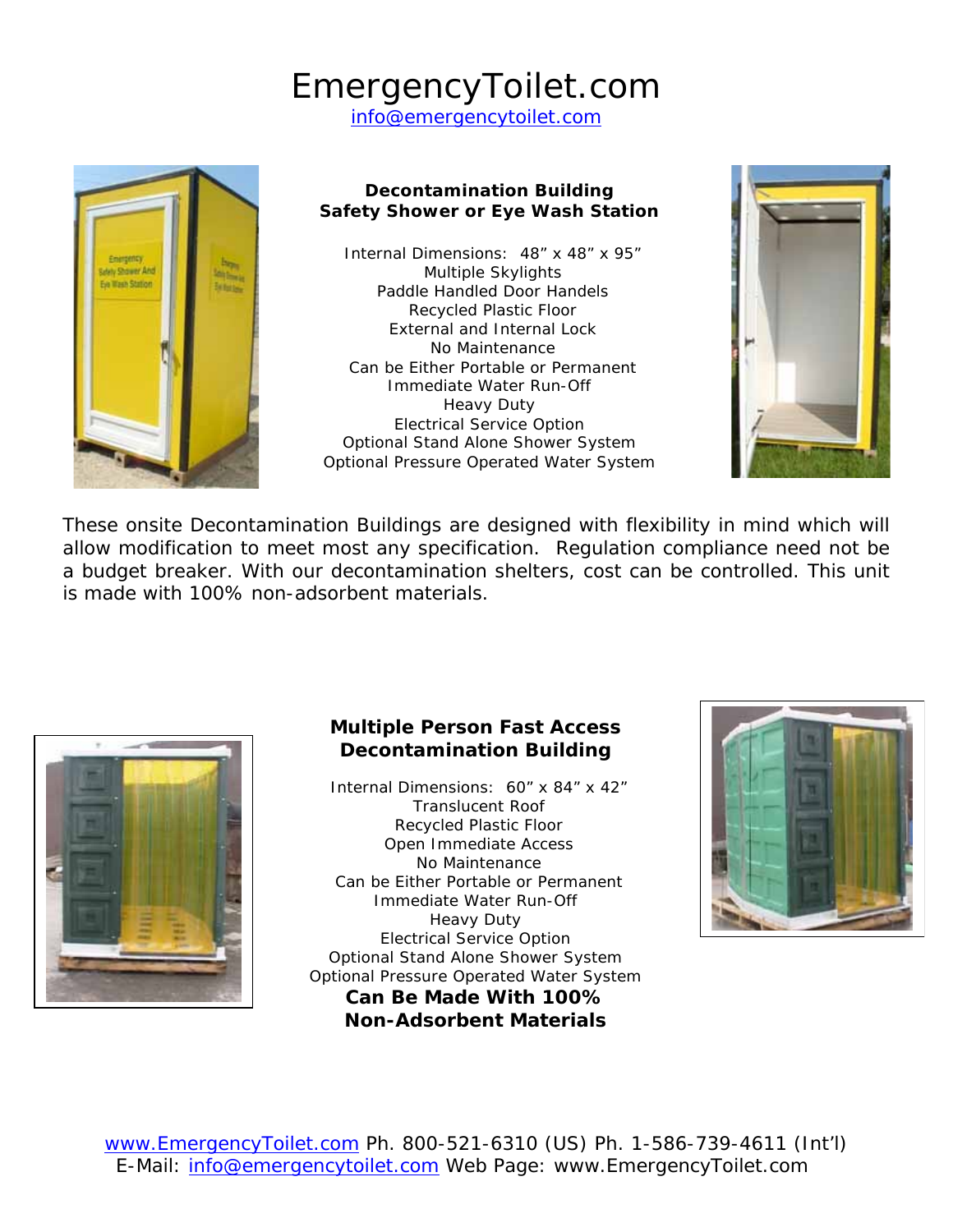## EmergencyToilet.com

### Eyewash Station

Eye Wash Station ½ " or 1" Walls

**Options**  Paddle Handled Door Knob Electricity Safety Light Key Lock Off Hours Unrestricted Access



Eye Wash Station ½" Walls

1 Eye Wash Station 1" Walls

Electric or Gravity Flow Portable Eye Wash Station 1" Model 4848EHD Shown



 Model 4848HD Inside View





Signage Included

Drain or Vinyl Flooring